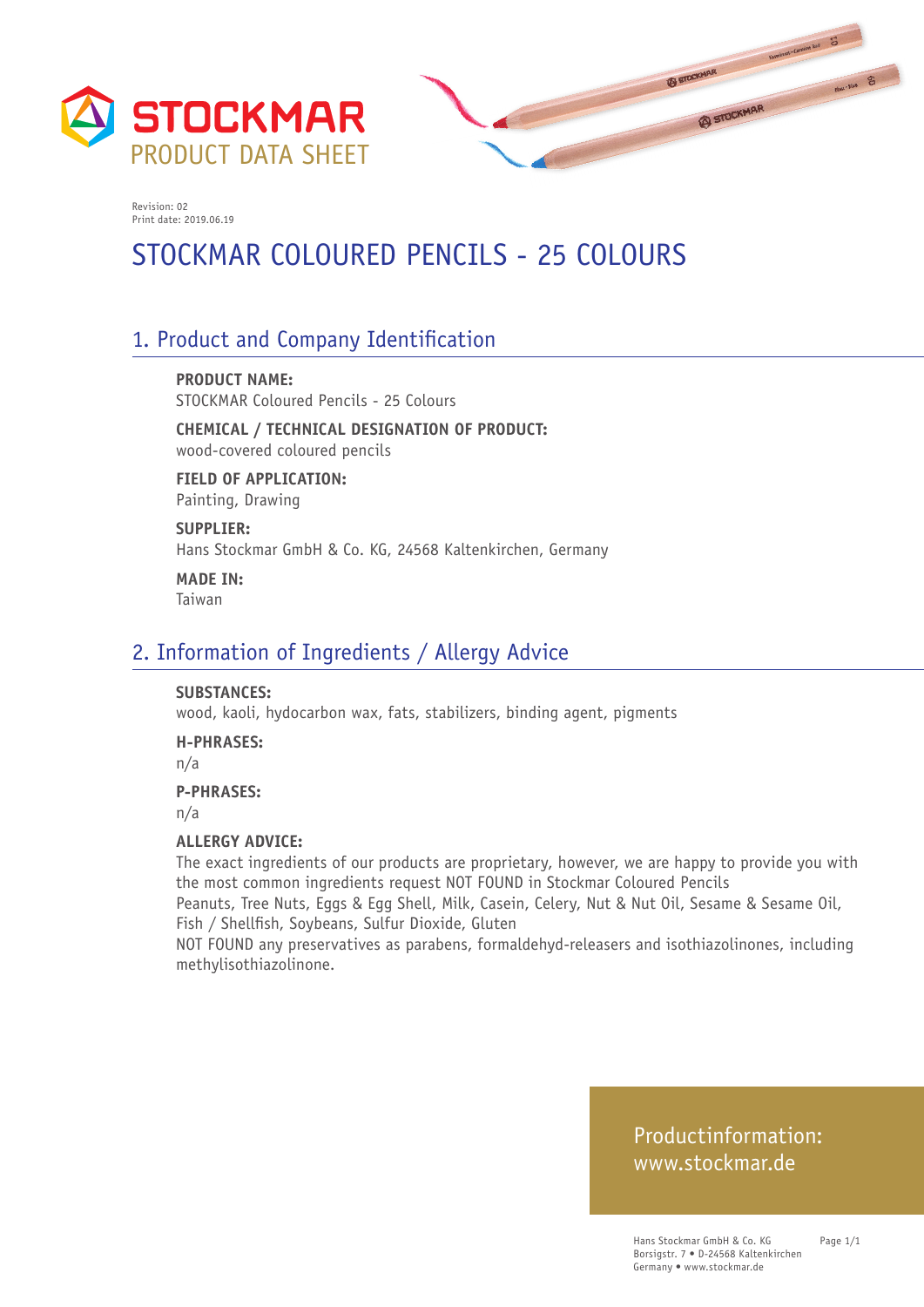



# STOCKMAR COLOURED PENCILS - 25 COLOURS

## 3. Possible Hazards - Hazards Information

not required

**PRODUCT MARKING:**  "Attention! Not suitable for children under 3 years. Small parts might be swallowed."

### 4. First - Aid - Measures

**INHALATION:**

n/a

**SKIN CONTACT:** Wash off with water

**EYE CONTACT:** Rinse out with water.

**SWALLOWING:** Rinse out mouth and drink plenty of water.

In case of persistent symptoms seek medical treatment.

### 5. Fire - Fighting Measures

**SUITABLE EXTINGUISHING MEDIA:**  Alkoholic resistent foam, CO2

**EXTINGUISHING MATERIAL THAT MUST NOT BE USED FOR SAFTY REASONS:**  n/a

### 6. Accidental Release Measure

**ENVIRONMENT-RELATED MEASURES:**  n/a **PROCEDURES FOR CLEANING / ABSORPTION:**  n/a

**PERSON-RELATED PRECAUTIONARY MEASURES:**  Swiftly remove and clean affected clothes

### Productinformation: www.stockmar.de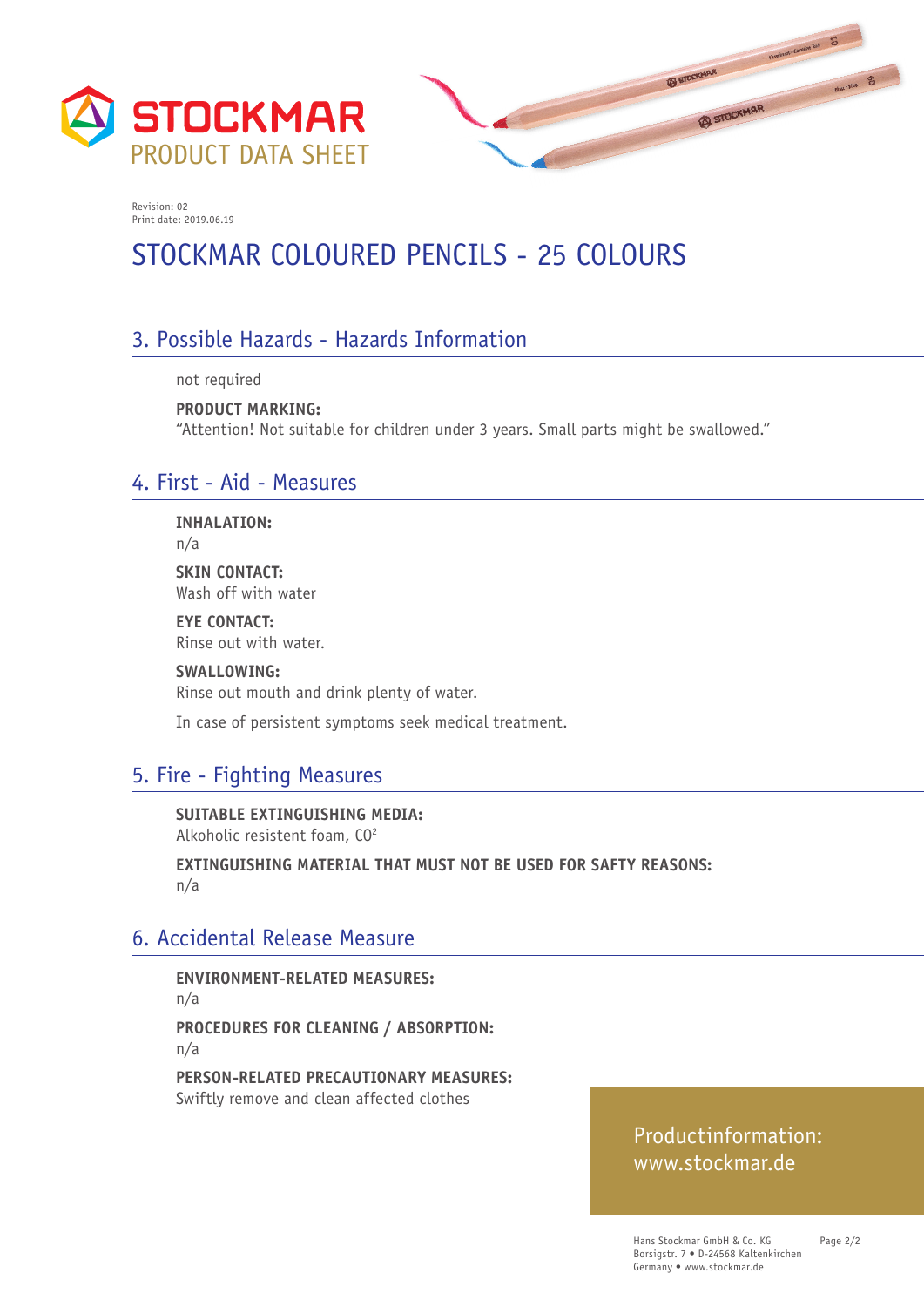



# STOCKMAR COLOURED PENCILS - 25 COLOURS

## 7. Handling and Storage

**HANDLING:**  Avoid contact with clothes

**STORAGE:**  Store product in original packaging

### 8. Exposure Controls / Personal Protection

n/a

## 9. Physical and Chemical Properties

**FORM/COLOUR/ODOR:**  solid / different colours / non-specific

**FLASH POINT:**   $> 180^{\circ}$ C

**IGNITION TEMPERATURE:**  Wood: 280-340 °C / lead is not inflamable

**ENTZÜNDLICHE EXPLOSIONSGRENZEN:**  Product not explosive

**SOLUBILITY IN WATER:**  Product is insoluble

### 10. Stability and Reactivity

**CONDITION TO AVOID:**  Temperature > 55°C

**MATERIALS TO AVOID:**  Don`t mix with other chemicals

**HAZARDOUS DECOMPOSITION PRODUCTS:**  No hazardous decomposition products known

### Productinformation: www.stockmar.de

Hans Stockmar GmbH & Co. KG Borsigstr. 7 • D-24568 Kaltenkirchen Germany • www.stockmar.de